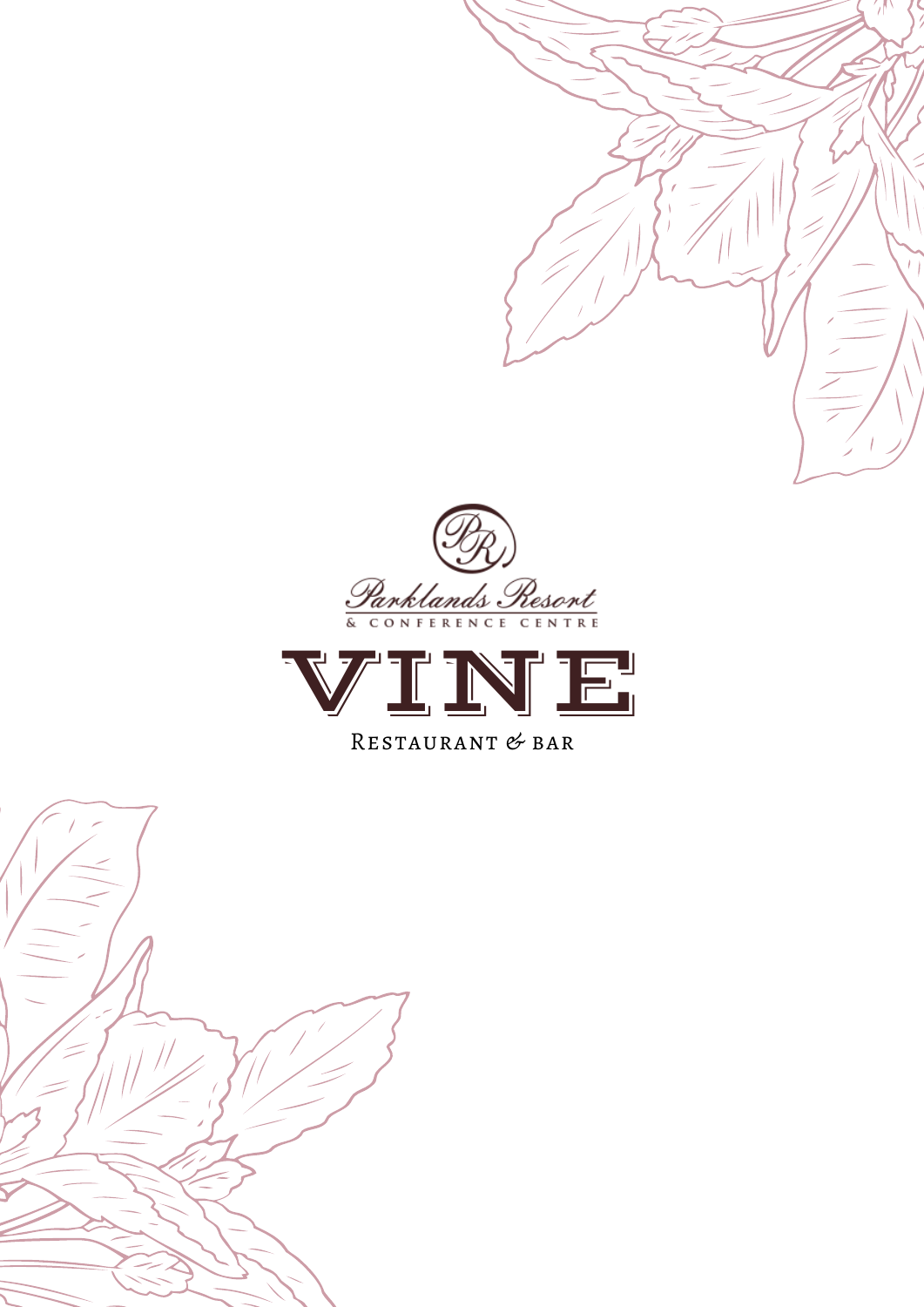

Restaurant & bar

### MUDGEE REGION

With a continuous wine-making history going back to the 1850's, visitors to the Mudgee region are able to sip their way through over 40 family-owned wineries boasting more than 50 varietals that have been carefully crafted for decades.

Mudgee also boasts a craft brewery, and locally made spirits, and liqueurs that infuse the taste of the region into something to take home and enjoy.

With over 14 million bottles produced each year, wine lovers can sample numerous crisp white, full bodied reds and all the varietals in between, in order to find a match to delight their tastebuds and find their favourite drop.

## VINE FAVOURITES

#### Lazy oak

'From prestigious vines to unique wines' A small family-owned vineyard nestled in the pituresque hills of the Mudgee region. Boasting a signature White Merlot and other award winning wines.

#### DE BEAUREPAIRE

'French in spirit, Australian in body'

A single estate vineyard in Rylstone. On arguably Australia's closest terrain to Burgundy, allowing 16 terrior-driven French-style wines to shine.

#### craigmoor

'Mudgee's oldest winery and vineyard'

Local wines grown on the Oatley family's extensive Mudgee vineyard allows for a combination of regional classic varieties as well as some unique experimental wines.

#### ROBERT STEIN

'Share the rewards of our history'

A family vineyard with 40 year old vines. Producing exceptional quality fruit allows for many award winning and highly rated wines to be produced and earning a reputation as one of Mudgee's premier quality wineries.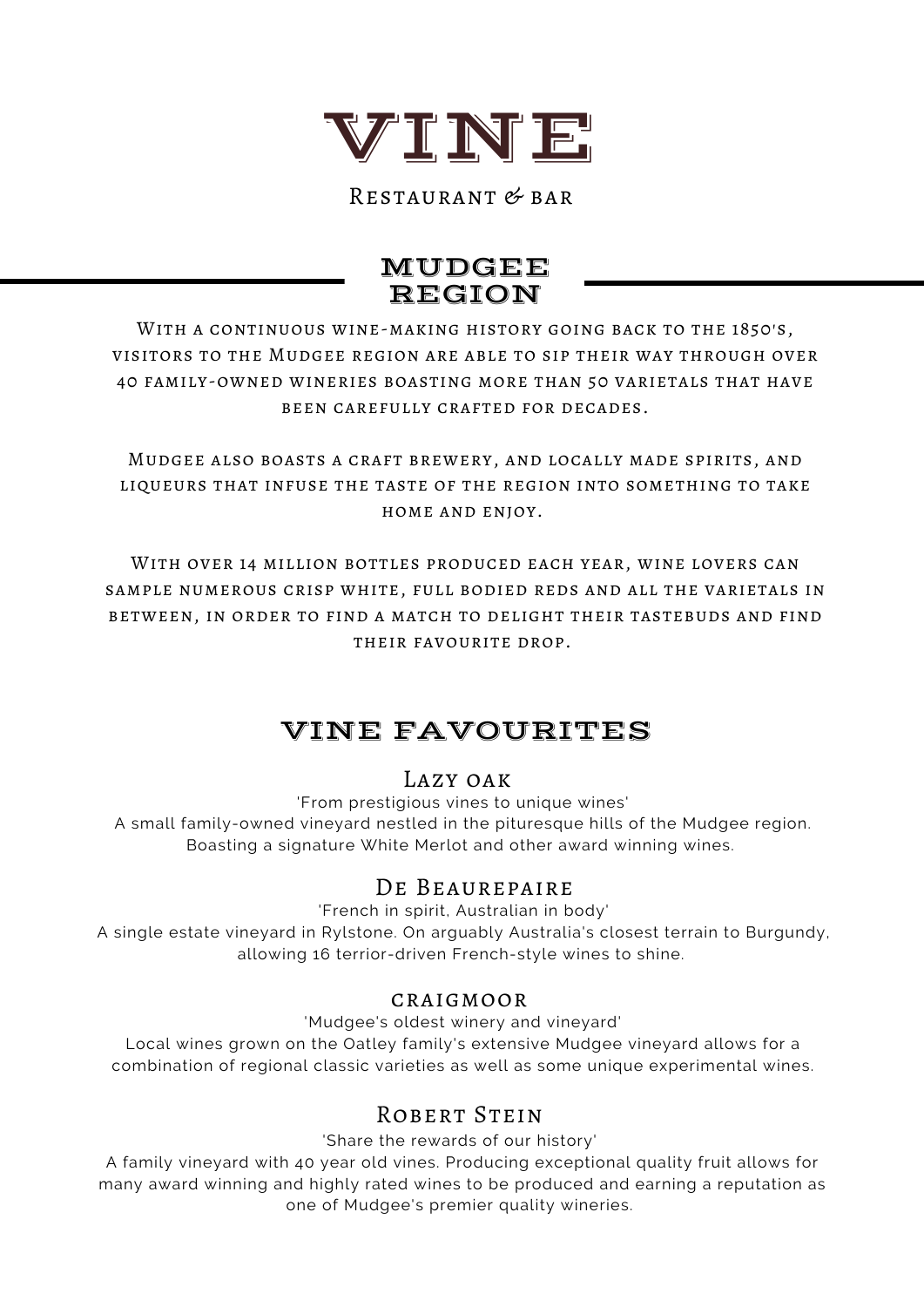# MUDGEE REGION WINES

|                                                  | G/B  |
|--------------------------------------------------|------|
| SPARKLING                                        |      |
| NV CHAIN OF FIRE BRUT CUVEE                      | 7/28 |
| NV GOOREE PARK PINOT NOIR CHARDONNAY             | 8/42 |
| NV LOGAN BRUT CUVEE                              | 50   |
| NV HUNTINGTON ESTATE CHARDONNAY PINOT NOIR       | 50   |
| <b>RIESLING</b>                                  |      |
| 2019 LAZY OAK                                    | 46   |
| CHARDONNAY                                       |      |
| 2019 CHAIN OF FIRE                               | 7/28 |
| 2017 CRAIGMOOR 'THE SOURCE'                      | 9/43 |
| 2017 DE BEAUREPAIRE 'LA COMTESSE'                | 50   |
| <b>SAUVIGNON BLANC</b>                           |      |
| 2018 CHAIN OF FIRE SAUVIGNON BLANC SEMILLON (WA) | 7/28 |
| 2019 LAZY OAK                                    | 8/42 |
| 2018 ROBERT STEIN SEMILLON SAUVIGNONBLANC        | 43   |
| PINOT GRIGIO                                     |      |
| 2019 CHAIN OF FIRE                               | 7/28 |
| GEWURZTRAMINER                                   |      |
| 2019 LOGAN WEEMALA (ORANGE)                      | 7/28 |
| WHITE MERLOT                                     |      |
| 2019 LAZY OAK                                    | 8/42 |
| ROSE                                             |      |
| 2018 LOGAN 'APPLE TREE FLAT'                     | 29   |
| 2019 GILBERT FAMILY                              | 8/42 |
| 2019 MANNERS 'ROSE OF SANGIOVESE'                | 45   |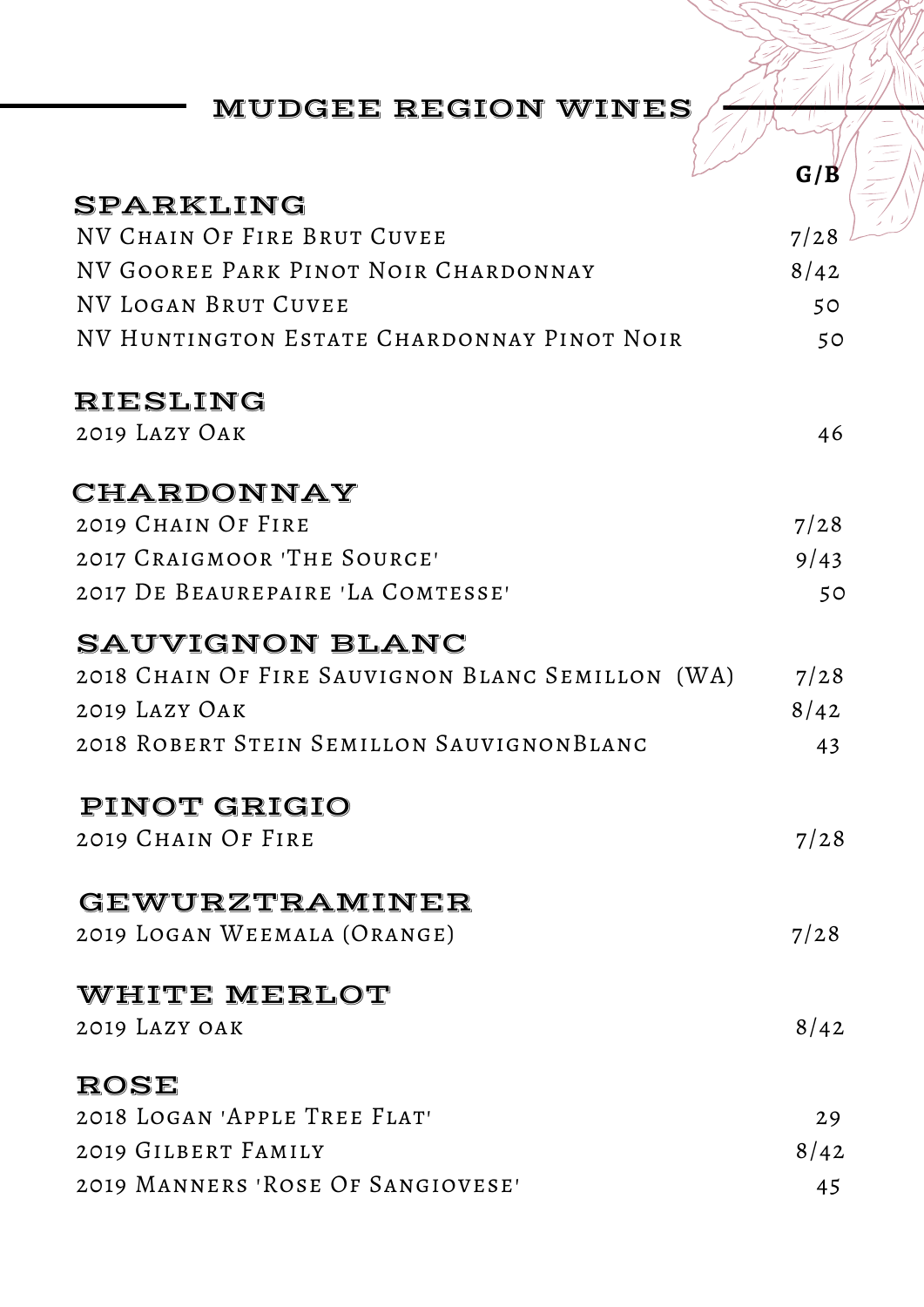| <b>MUDGEE REGION WINES</b>          |      |
|-------------------------------------|------|
|                                     |      |
| <b>CABERNET SAVIGNON</b>            | G/B  |
|                                     |      |
| 2017 LAZY OAK 'SPECIAL RESERVE'     | 42   |
| 2016 GOOREE PARK CROWNED GLORY'     | 52   |
| <b>SHIRAZ</b>                       |      |
| 2016 CRAIGMOOR 'CELLAR HAND'        | 9/43 |
| 2015 ROSBY                          | 8/40 |
| MERLOT                              |      |
| 2018 CHAIN OF FIRE                  | 7/28 |
| 2017 WILD OATS                      | 8/41 |
| <b>SHIRAZ CABERNET</b>              |      |
| 2018 CHAIN OF FIRE                  | 7/28 |
| 2018 CRAIGMOOR 'FIFTY-FIFTY'        | 9/43 |
| PINOT NOIR                          |      |
| 2018 DE BEAUREPAIRE 'PERCEVAL'      | 9/43 |
| <b>SHIRAZ TEMPRANILLO</b>           |      |
| 2018 BURRUNDULLA                    | 50   |
| <b>CABERNET MERLOT PETIT VERDOT</b> |      |
| 2018 SLOWFOX 'THE BLEND'            | 48   |
|                                     |      |

2018 De Beaurepaire 'Henri' 9/50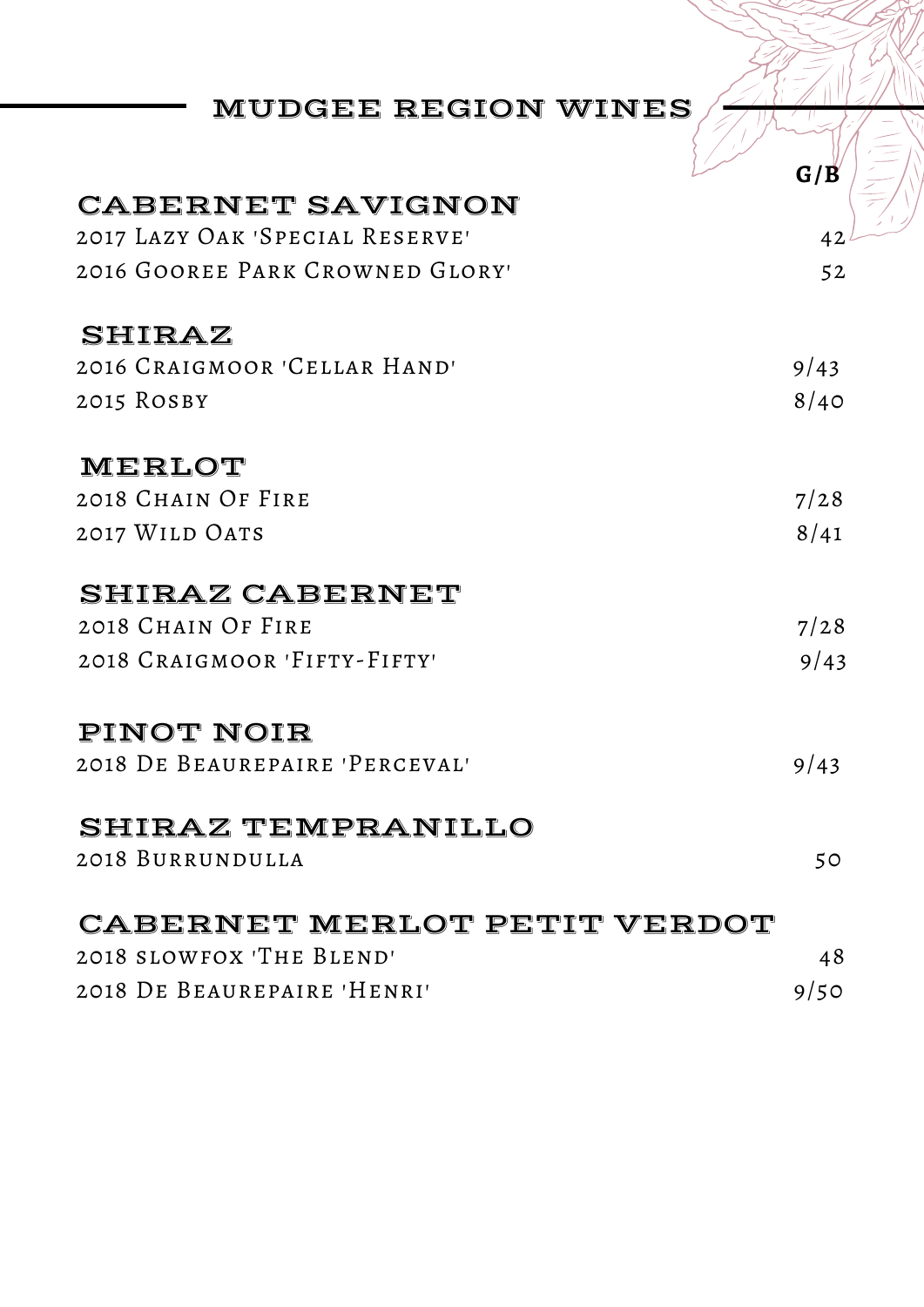## BEER + CIDER

## ON TAP

MUDGEE BREWERY PALE ALE 8.50 JAMES SQUIRE 150 LASHES 9 XXXX GOLD 7 TOOHEYS NEW 8 HAHN SUPER DRY 8 PRESSMANS APPLE CIDER 8

### BOTTLES

| BURNBRAE MUDGEE 548 LAGER                | 8.50           |
|------------------------------------------|----------------|
| GILBERT'S MUDGEE 'GOOSE' APPLE CIDER     | 8              |
| KIRIN MEGUMI                             | 9              |
| HEINEKEN                                 | 9              |
| CORONA                                   | 9              |
| FAT YAK PALE ALE                         | 9              |
| FURPHY ALE                               | 8              |
| KOSCIUSZKO PALE ALE                      | 9              |
| TOOHEYS OLD                              | 7              |
| STONES ALCOHOLIC GINGER BEER             | 9.50           |
| LITTLE CREATURES PALE ALE                | 9              |
| LITTLE CREATURES BRIGHT ALE              | 9              |
| LITTLE CREATURES 'ROGERS'                | 8              |
| HAHN SUPER DRY                           | 8              |
| HAHN SUPER DRY 3.5                       | $\overline{7}$ |
| HAHN PREMIUM LIGHT                       | 7              |
| LITTLE CREATURES 'PIPSQUEAK' APPLE CIDER | 7.50           |
| STRONGBOW APPLE CIDER                    | 9              |
| <b>GREAT NORTHERN</b>                    | 8              |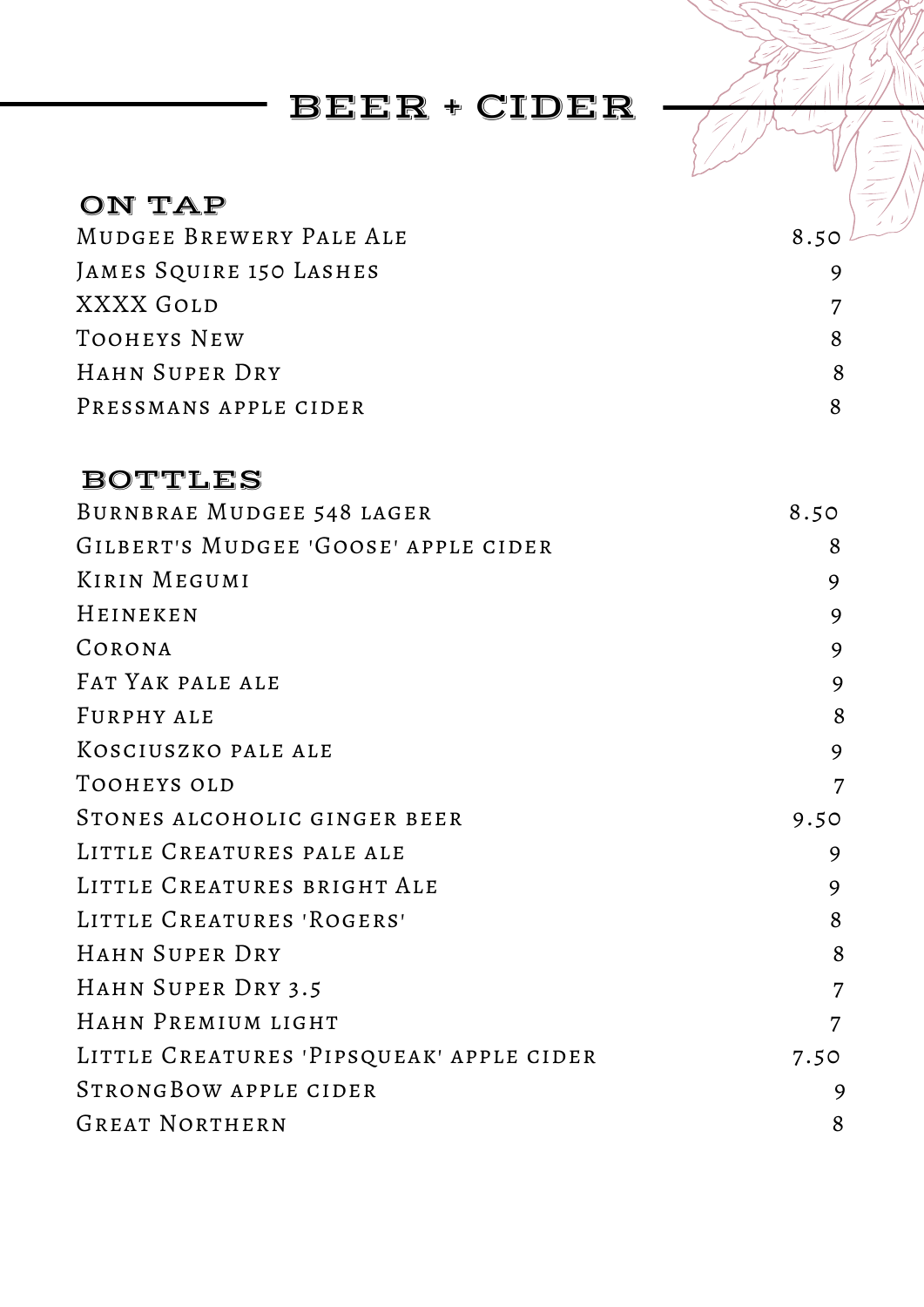À LA CARTE

| ENTREE                                  |       |
|-----------------------------------------|-------|
| GARLIC BREAD                            | 9     |
| SOUP OF THE DAY                         | 12    |
| LOCAL SOURDOUGH                         |       |
| FRIED HALLOUMI                          | 16    |
| CAPSICUM COULIS, CHIMICHURRI            |       |
| BUTTERMILK CHICKEN THIGH                | 20    |
| SESAME YOGHURT, GREMOLATA               |       |
| PORK BELLY                              | 20    |
| HARISSA, ASIAN STYLE SALAD              |       |
| MAINS                                   |       |
| STICKY PORK RIBS                        | 28/38 |
| CHARGRILLED CORN COBS, ONION RINGS      |       |
| EYE FILLET                              | 40    |
| FRIED KIPFLER POTATOES, BROCCOLINI, JUS |       |
| PORK CUTLET                             | 30    |
| POTATO & LEEK CAKE, BRAISED RED CABBAGE |       |
| FILLET OF SALMON                        | 28    |
| SPROUTS, BACON, ASPARAGUS, LEMON AIOLI  |       |
| PAPPARDELLE PASTA                       | 26    |
|                                         |       |

pumpkin, pea, lemon, toasted almonds, parmesan